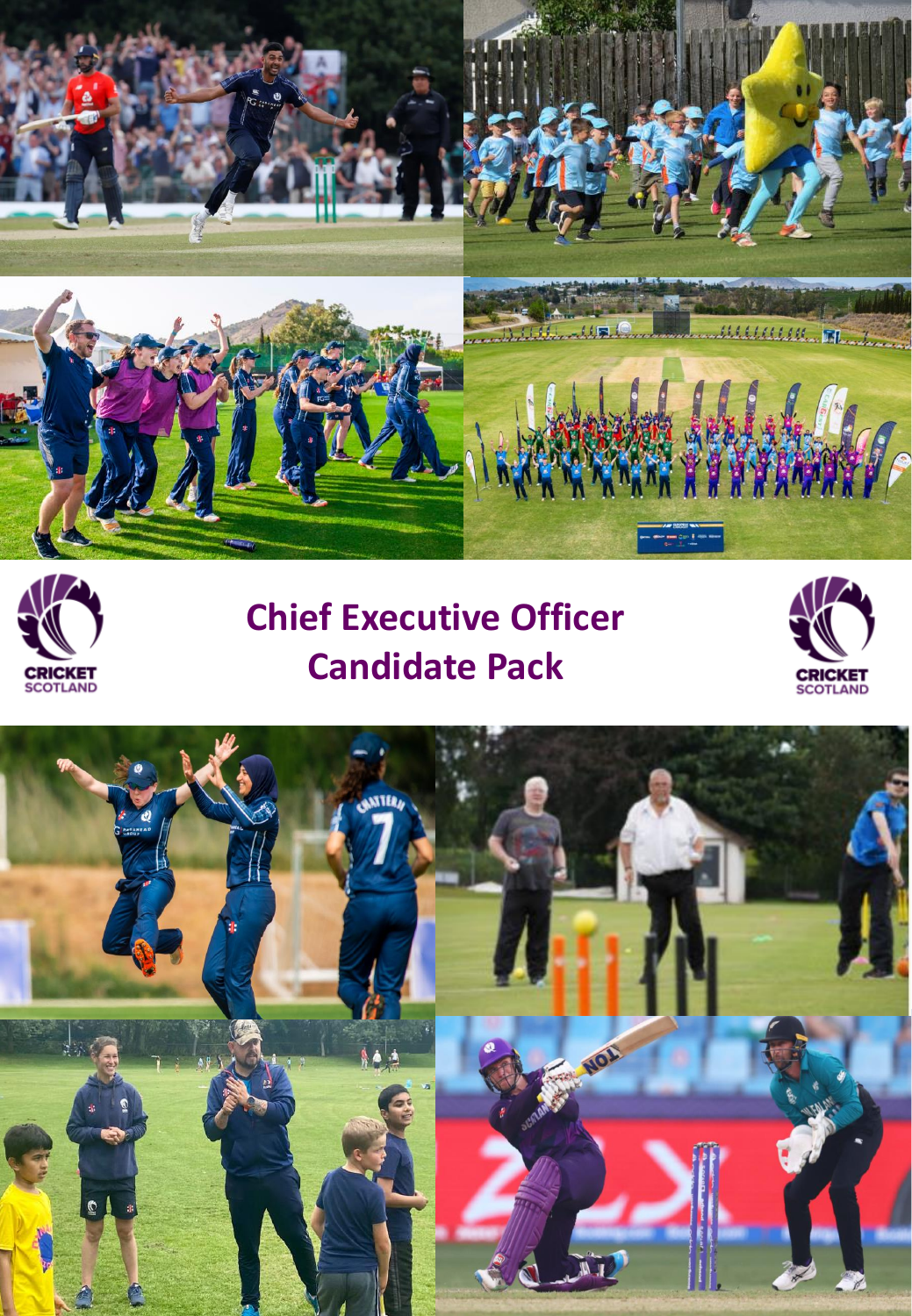# **An Introduction to Cricket Scotland**

As the national governing body for cricket in Scotland – the Cricket Scotland (CS) organisation has a simple vision – to inspire Scotland to choose cricket.

The mission of the organisation is to promote, grow, support and govern Scottish cricket.

This mission can be split into two key deliverables. The first is to grow the overall health of Cricket in Scotland - best measured by the level of active participation in the game and the broadness of that participation across different skill levels, different genders, a range of age groups, and its inclusiveness across all parts of Scottish society.

Cricket has always had a reputation as a diverse and inclusive sport and building on this is a key area of focus for Cricket Scotland. Quite simply we need to do a better job of both developing and engendering the unique ability of Cricket to reach out and connect with communities across Scotland.

The second key deliverable is to develop high performance - both through the different teams that are proud to represent Scotland on an international basis, and within the regional structures and performance pathways that support and feed these teams.

Scotland is one of the most successful ICC (International Cricket Council) Associate Cricketing nations with the Men, Women and Youth teams all achieving notable success on the international stage. We have a clear, long-term ambition to become a full member of the ICC – a status which we believe will accelerate the development of all aspects of the game in Scotland.

#### **Role Overview – Job Purpose**

The main purpose of the CEO role is to lead the strategic development, inclusivity, operations and wider promotion of the game in Scotland.

This is done in conjunction with a talented senior leadership team who have specific responsibilities for participation, high performance and the central support functions such as commercial, operations and finance.

From a strategy and governance perspective the CEO reports to both the Cricket Scotland Board and the Cricket Scotland Council – the first of these being responsible for the business of Cricket and the Council for the overall health of the game (similar to Governors in a BBC context).

The CEO role works closely with both the Board and the Council and a number of key external stakeholders such as the ICC and sportscotland to deliver the Vision and Mission of the Cricket Scotland organisation.

| <b>Job Title</b>             | <b>CEO</b>       | <b>Reports to:</b>                               | <b>Chair / Board</b>                     |
|------------------------------|------------------|--------------------------------------------------|------------------------------------------|
| <b>Budget Responsibility</b> | Circa £2.4m      | <b>Direct Reports</b><br><b>Indirect Reports</b> | Circa 10<br>Circa 50                     |
| <b>Employment Terms</b>      | <b>Permanent</b> | <b>Salary</b>                                    | £75,000                                  |
| <b>Hours of Work</b>         | 37.5 hours       | <b>Location</b>                                  | Edinburgh $-$<br><b>Flexible Working</b> |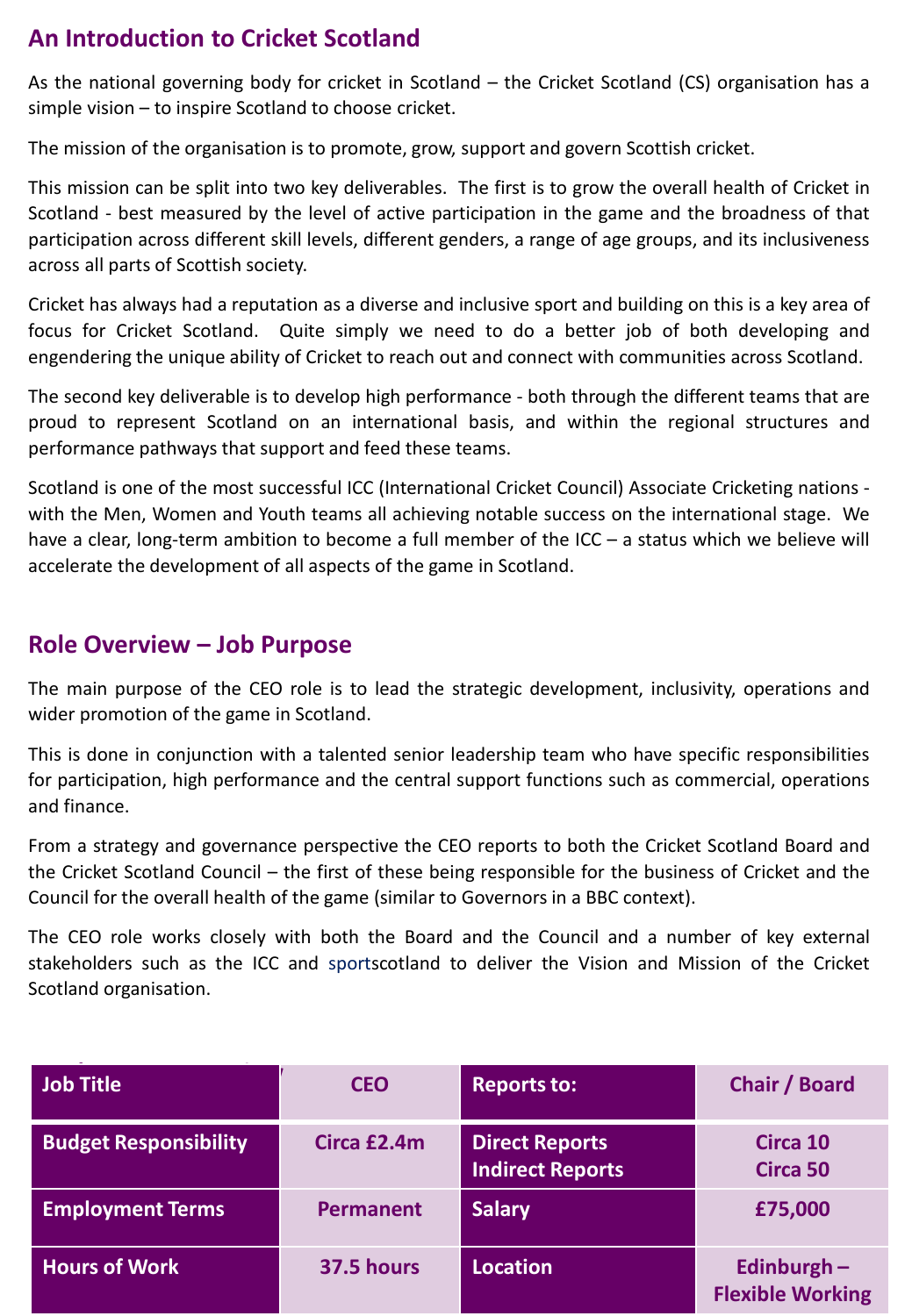# **Key Responsibilities**

- Envision, energise and enable the Cricket Scotland organisation to be successful. Ensure there is a high level of team effectiveness and engender a positive collaborative culture amongst all the different parts of the organisation.
- Working with the Cricket Scotland wider organisation, the Board, the Council and key stakeholders to develop and articulate an aligned Strategy that successfully delivers the vision and mission of Cricket Scotland. A strategy that successfully balances and prioritises the resources available to the organisation and which becomes a deliverable implementation plan with clear KPI's that can be used to measure progress and to take corrective action as required.
- Secure alignment and support for the plan from key stakeholders including the ICC, sportscotland , Scottish cricket clubs and their members.
- <sup>A</sup> core part of the plan will be ensuring cricket in Scotland is inclusive and welcoming to all. The CEO will lead this welcome – showing that the organisation has a strong foundation in embracing equality, diversity and inclusivity.
- The CEO will ensure the organisation is financially robust  $-$  developing the income of Cricket Scotland through commercial sponsorship, strong stakeholder partnerships and through fundraising. The CEO will also be responsible for managing and mitigating Cricket Scotland's risk profile working closely with the Risk Committee.
- Finally, be an ambassador for Scottish cricket living the values in the way you work and the way you lead the organisation - and embracing new media opportunities to inspire Scotland to "choose cricket".

## **Prospective Candidate Knowledge – Skills and Attitudes**

- Strong interpersonal, people management and communication skills (with both internal and external stakeholders). The ability to truly listen, to be kind and to be empathetic.
- The ability to ensure both the equity and inclusion of all key groups is considered when making critical decisions. The ability to reach out to a diverse group of individuals and stakeholders to create a culture and environment where all are welcome within the cricketing community.
- Ability to co-create with the management team <sup>a</sup> clear sense of purpose and the strategic plan to ensure it is delivered. The ability to recognise when change is needed and to support others through that period of change.
- Clear evidence of senior leadership experience, <sup>a</sup> good understanding of finance and budgeting and of developing effective commercial partnerships. The ability to use data to both inform and support high quality decision making.
- The ability to be an ambassador for Cricket in Scotland  $-$  to communicate effectively by embracing new media trends.
- <sup>A</sup> detailed understanding of, or background in cricket is not <sup>a</sup> pre-requisite for the role but you do need to understand why people are passionate about the game.